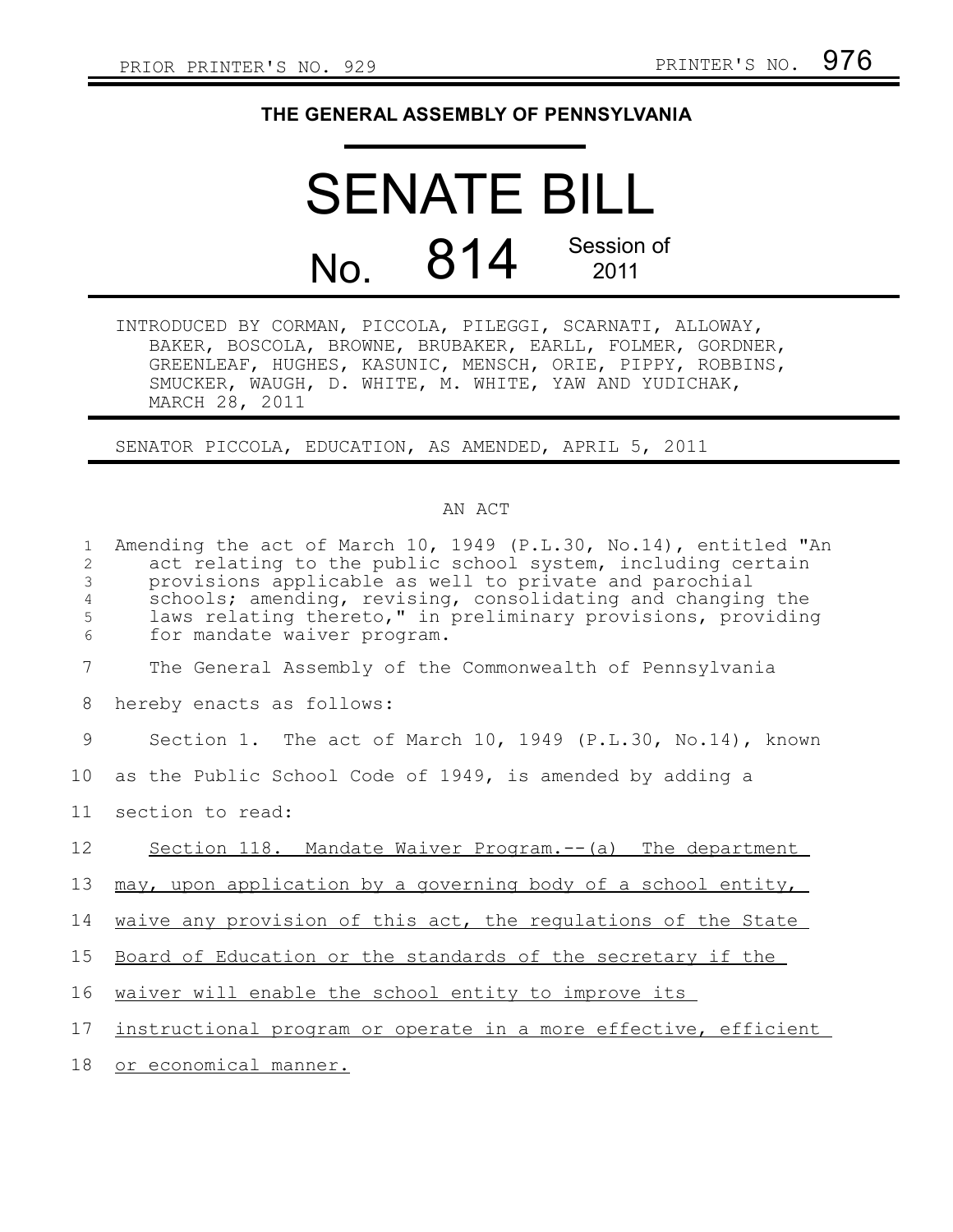| 1  | In order to be eligible for a waiver under subsection<br>(b)        |
|----|---------------------------------------------------------------------|
| 2  | (a), the school entity must submit an application adopted by the    |
| 3  | governing body of the school entity at a regularly scheduled        |
| 4  | meeting of the governing body.                                      |
| 5  | The application shall be submitted in a form and manner<br>(C)      |
| 6  | prescribed by the department and shall:                             |
| 7  | Specify the need for the waiver.<br>(1)                             |
| 8  | (2)<br>Provide supporting data and information to show the          |
| 9  | benefits to be obtained by the waiver or explain the                |
| 10 | instructional program that will operate under the waiver.           |
| 11 | Include an evaluation procedure to determine the<br>(3)             |
| 12 | effectiveness of the following:                                     |
| 13 | (i) An innovative program or revised instructional program          |
| 14 | to be conducted under the waiver.                                   |
| 15 | Measures of student performance.<br>$(i$ i)                         |
| 16 | (iii) Changes in the operations of the school entity.               |
| 17 | (d)<br>The department shall have sixty (60) days from the           |
| 18 | receipt of the application to approve, disapprove or request        |
| 19 | modifications to the application. Except as provided in             |
|    | 20 subsection (1), if the department fails to act within sixty (60) |
| 21 | days, the waiver shall be deemed approved.                          |
| 22 | (e) Upon disapproval of an application, the department shall        |
| 23 | provide a written determination setting forth the reason for the    |
| 24 | disapproval. The governing body may submit a revised application    |
| 25 | for a waiver.                                                       |
| 26 | Three (3) years following the implementation of the<br>(f)          |
| 27 | waiver, the governing body shall submit an evaluation of the        |
| 28 | effectiveness of the program or operational change in accordance    |
| 29 | with subsection (c) (3). If the evaluation indicates improvement    |
| 30 | in student performance, an instructional program or school          |
|    |                                                                     |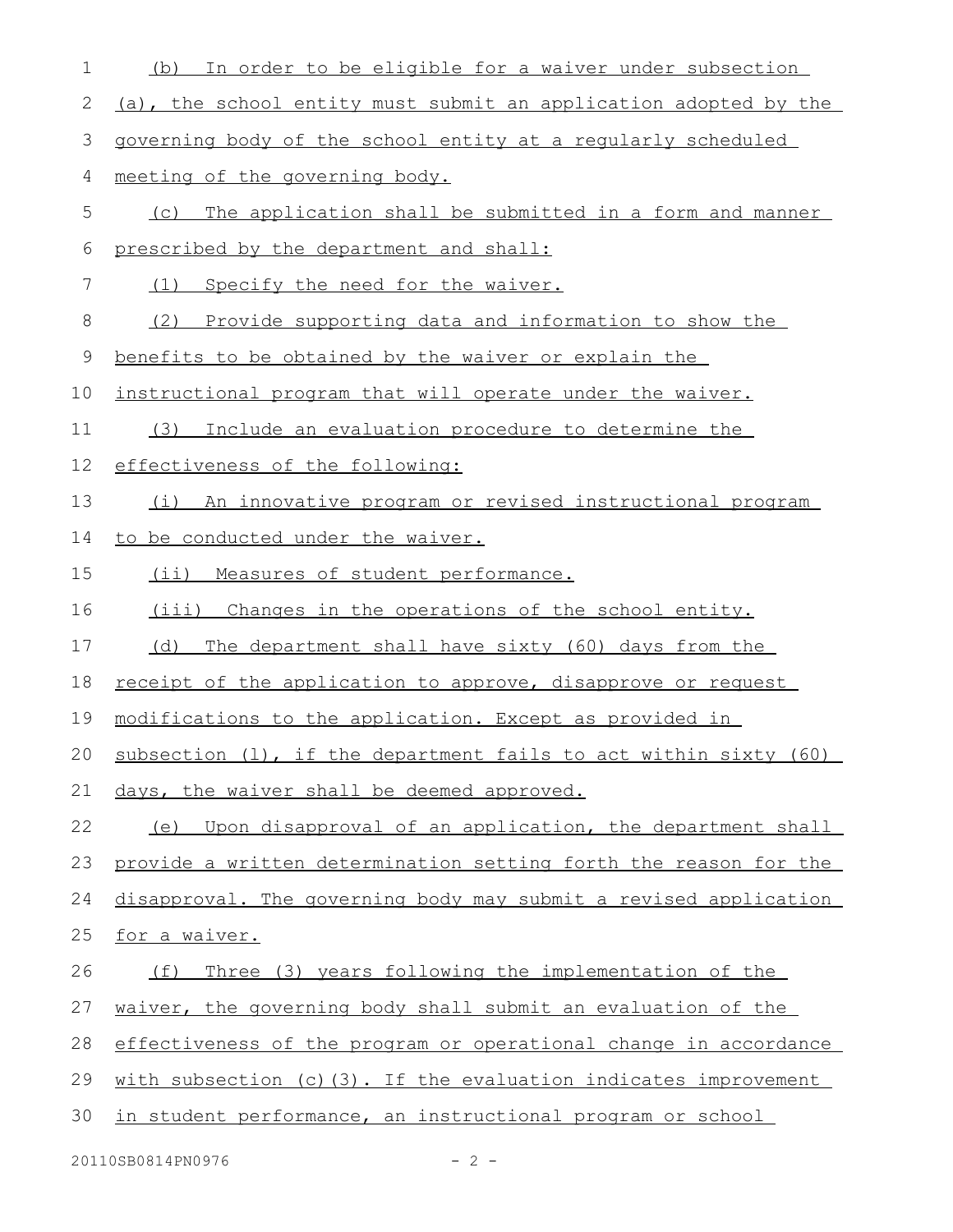| 1            | operations, the waiver shall be renewed by the department and          |
|--------------|------------------------------------------------------------------------|
| $\mathbf{2}$ | shall remain in effect unless rescinded by the governing body.         |
| 3            | (q) The following provisions of this act shall not be                  |
| 4            | subject to waiver pursuant to this section: sections 108, 110,         |
| 5            | 111, 321, 322, 323, 324, 325, 326, 327, 431, 436, 437, 440.1,          |
| 6            | <u>443, 510, 513, 518, 527, 688, 701.1, 708, 736, 737, 738, 739, </u>  |
| 7            | <u>740, 741, 752, 753, 771, 776, 777, 778, 808, 809, 810, 1303(a),</u> |
| 8            | <u>1310, 1317, 1317.1, 1317.2, 1318, 1327, 1327.1, 1330, 1332, </u>    |
| 9            | 1361, 1366, 1501, 1502, 1513, 1517, 1518, 1521, 1523, 1546 and         |
| 10           | 1547; provisions prohibiting discrimination; and Articles VI,          |
| 11           | IX-A, XI, XI-A, XII, XIII-A, XIV, XVII and XVII-A.                     |
| 12           | The following provisions of 22 Pa. Code (relating to<br>(h)            |
| 13           | education) shall not be subject to waiver pursuant to this             |
| 14           | section:                                                               |
| 15           | Chapter 4 (relating to academic standards and assessment).             |
| 16           | Chapter 11 (relating to student attendance).                           |
| 17           | Chapter 12 (relating to students and student services).                |
| 18           | Chapter 14 (relating to special education services and                 |
| 19           | <u>programs).</u>                                                      |
| 20           | Chapter 16 (relating to special education for gifted                   |
| 21           | students).                                                             |
| 22           | Section 32.3 (relating to assurances).                                 |
| 23           | Section 121.3 (relating to discrimination prohibited).                 |
| 24           | Section 235.4 (relating to practices).                                 |
| 25           | Section 235.8 (relating to civil rights).                              |
| 26           | (i) The governing body may not waive any Federal law or                |
| 27           | State law applicable to a school entity that is not included in        |
| 28           | this act or 22 Pa. Code.                                               |
| 29           | (j) Nothing in this section shall be construed to supersede            |
| 30           | or preempt any provisions of a collective bargaining agreement         |

20110SB0814PN0976 - 3 -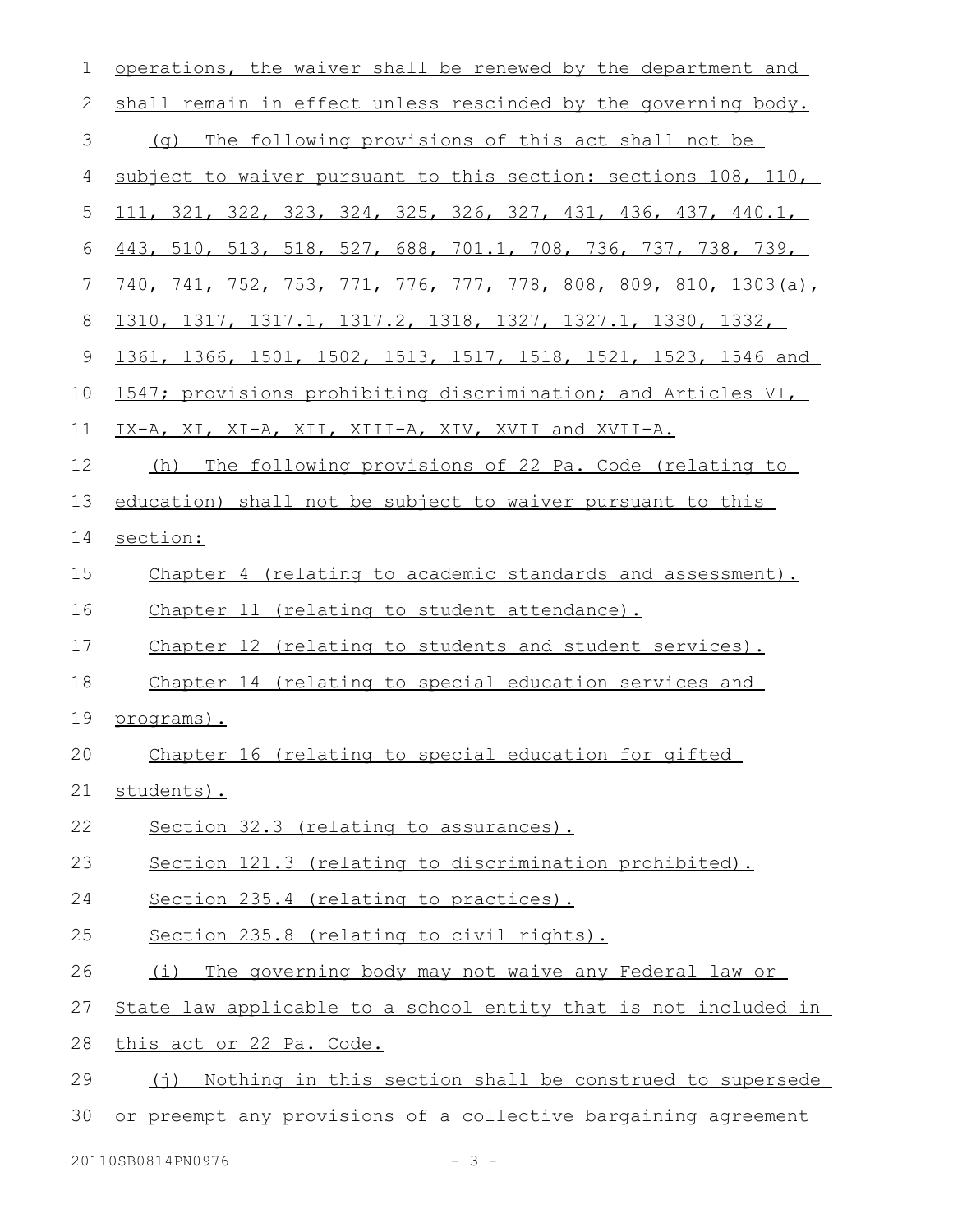| 1            | in effect on the effective date of this section.                |
|--------------|-----------------------------------------------------------------|
| $\mathbf{2}$ | (k) (1) Notwithstanding subsections (g) and (n), the            |
| 3            | department may approve an application submitted by a board of   |
| 4            | school directors for a waiver of section 1361 to allow the      |
| 5            | provision of transportation to a public kindergarten,           |
| 6            | elementary school or secondary school or a nonpublic            |
| 7            | kindergarten, elementary school or secondary school operated    |
| 8            | <u>not for profit located more than ten (10) miles by the</u>   |
| 9            | nearest public highway provided that the provision of           |
| 10           | transportation is more cost effective for the school district   |
| 11           | or the Commonwealth or addresses student safety concerns.       |
| 12           | (2)<br>Transportation under this subsection shall be considered |
| 13           | an allowable school district expense for the purpose of         |
| 14           | calculating transportation reimbursement.                       |
| 15           | The following shall apply to construction contracts:<br>(1)     |
| 16           | The department may grant a waiver of section 751(a) if<br>(1)   |
| 17           | the school entity solicits both multiple prime and single prime |
| 18           | construction bids and awards the contract to the lowest         |
| 19           | responsible multiple prime or single prime bidder.              |
| 20           | (2) Failure to solicit both multiple prime and single prime     |
| 21           | construction bids and award the contract to the lowest          |
| 22           | responsible multiple prime or single prime bidder shall result  |
| 23           | in the revocation of the waiver.                                |
| 24           | (3) The governing body shall indicate the manner in which it    |
| 25           | will solicit both multiple prime and single prime construction  |
| 26           | bids in its application for a waiver and shall provide proof of |
| 27           | solicitation to the department prior to the award of a          |
| 28           | construction contract.                                          |
| 29           | Notwithstanding subsection (d), failure by the<br>(4)           |
| 30           | department to act within the prescribed time period shall not   |

20110SB0814PN0976 - 4 -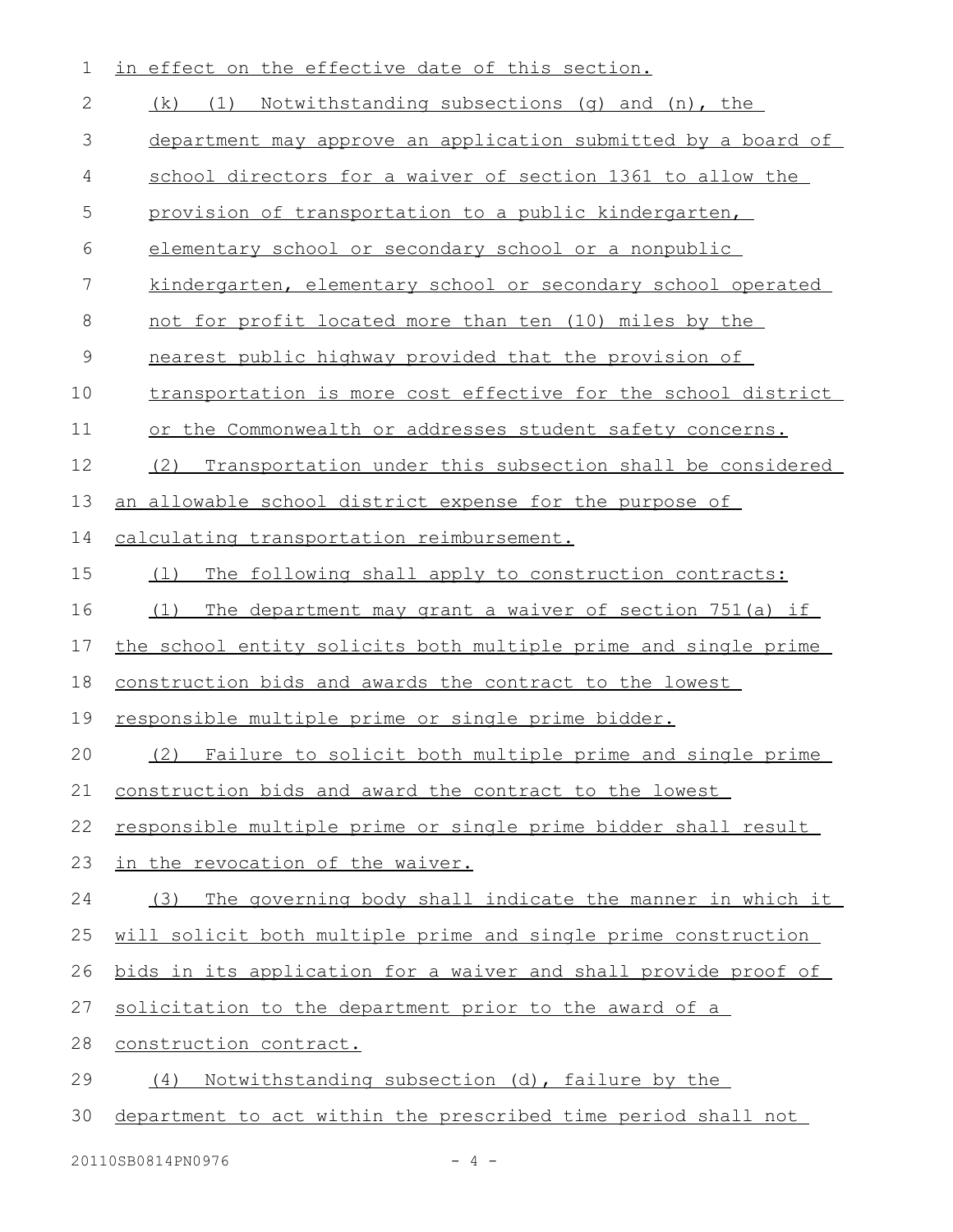| 1              | constitute approval of a waiver of section 751 (A).                | $\leftarrow$ |
|----------------|--------------------------------------------------------------------|--------------|
| 2              | The department shall issue an annual report to the<br>(m)          |              |
| 3              | chairman and minority chairman of the Education Committee of the   |              |
| 4              | Senate and the chairman and minority chairman of the Education     |              |
| 5              | Committee of the House of Representatives listing all waiver       |              |
| 6              | requests, approvals and disapprovals issued under this section.    |              |
| $\overline{7}$ | Except as provided in subsections $(k)$ and $(l)$ , nothing<br>(n) |              |
| 8              | in this section shall be construed to waive the following:         |              |
| $\mathsf 9$    | The provisions of sections 507, 691, 696 and 1125.1 as<br>(1)      |              |
| 10             | they pertain to a city of the first class that is coterminous      |              |
| 11             | with a school district of the first class or a school district     |              |
| 12             | of the first class A.                                              |              |
| 13             | Sections 751, 751.1, 756 and 757 to the extent that<br>(2)         |              |
| 14             | these sections are not inconsistent with the act of December 20,   |              |
| 15             | 1967 (P.L.869, No.385), known as the "Public Works Contractors'    |              |
| 16             | <u>Bond Law of 1967."</u>                                          |              |
| 17             | Section 1 of the act of May 1, 1913 (P.L.155, No.104),<br>(3)      |              |
| 18             | entitled "An act requlating the letting of certain contracts for   |              |
| 19             | the erection, construction, and alteration of public buildings,"   |              |
| 20             | the act of August 15, 1961 (P.L.987, No.442), known as the         |              |
| 21             | "Pennsylvania Prevailing Wage Act," and the act of March 3, 1978   |              |
| 22             | (P.L.6, No.3), known as the "Steel Products Procurement Act."      |              |
| 23             | Nonpublic transportation as provided in section 1361.<br>(4)       |              |
| 24             | The following words and phrases when used in this<br>$(\circ)$     |              |
| 25             | section shall have the meanings given to them in this subsection   |              |
| 26             | unless the context clearly indicates otherwise:                    |              |
| 27             | "Department." The Department of Education of the                   |              |
| 28             | Commonwealth.                                                      |              |
| 29             | "Governing body." The board of school directors of a school        |              |
| 30             | district or the governing board of an area vocational-technical    |              |
|                |                                                                    |              |

20110SB0814PN0976 - 5 -